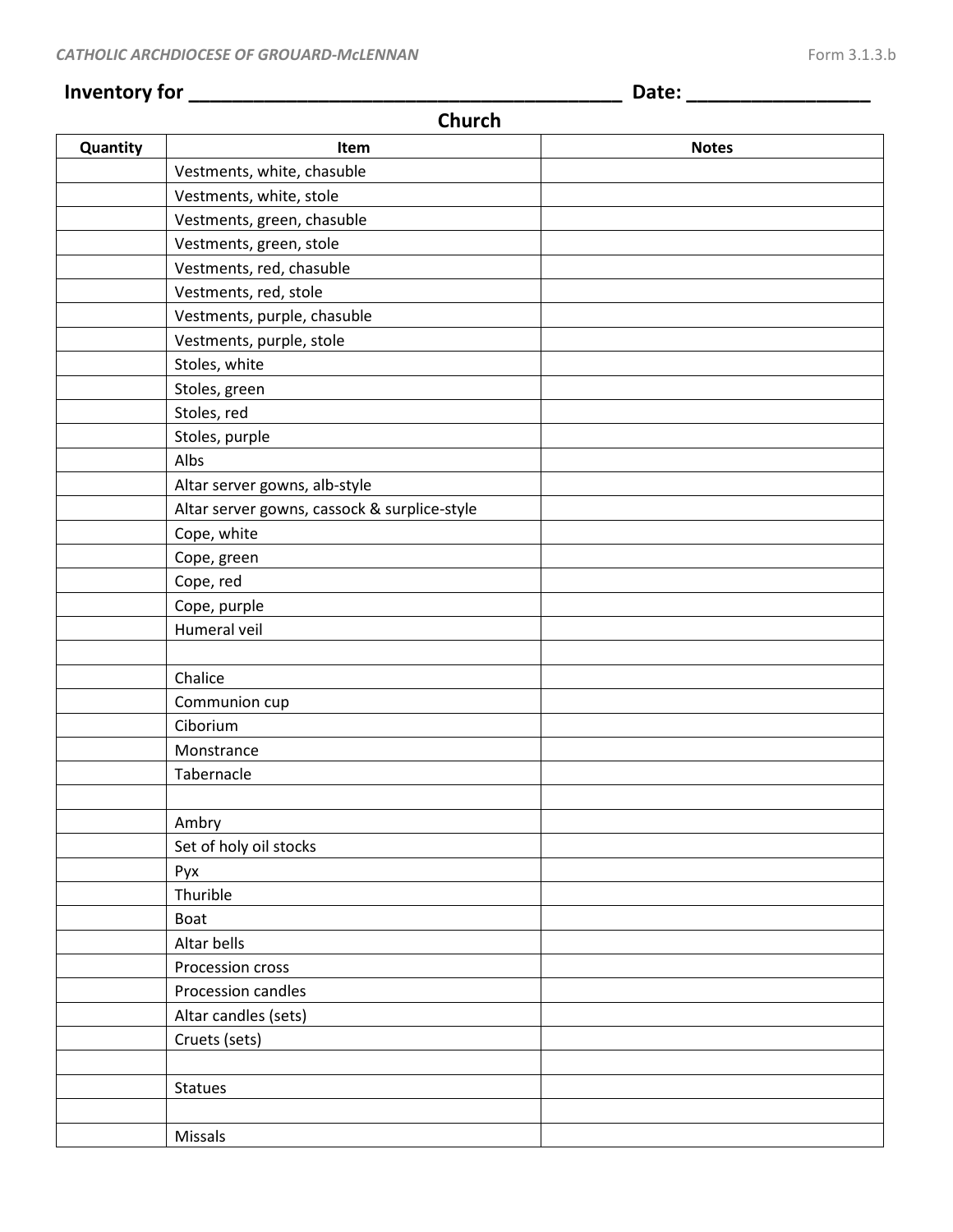| Lectionaries |  |
|--------------|--|
| Ritual books |  |
| Mass kit     |  |

## **Rectory**

| Quantity | Item                                 | <b>Description</b> |
|----------|--------------------------------------|--------------------|
|          | Fridge                               |                    |
|          | Stove                                |                    |
|          | Microwave oven                       |                    |
|          | Toaster                              |                    |
|          | Toaster-oven                         |                    |
|          | Coffee maker                         |                    |
|          | Electric kettle                      |                    |
|          | Stove-top kettle                     |                    |
|          | Rice cooker                          |                    |
|          | Crock pot                            |                    |
|          | Deep freeze                          |                    |
|          |                                      |                    |
|          | Beds (single/twin)                   |                    |
|          | Beds (double/queen/king)             |                    |
|          | Chest of drawers                     |                    |
|          | Wardrobe                             |                    |
|          |                                      |                    |
|          | Sofa                                 |                    |
|          | Love seat                            |                    |
|          | Easy chair                           |                    |
|          | Ottoman                              |                    |
|          | Coffee table                         |                    |
|          | Side table                           |                    |
|          | Table lamps                          |                    |
|          | Pole lamps                           |                    |
|          | <b>TV</b>                            |                    |
|          | satellite receiver                   |                    |
|          |                                      |                    |
|          | Kitchen table                        |                    |
|          | Kitchen chairs (for table above)     |                    |
|          | Dining room table                    |                    |
|          | Dining room chairs (for table above) |                    |
|          | Hutch                                |                    |
|          |                                      |                    |
|          | Office desk                          |                    |
|          | Office chair (for desk above)        |                    |